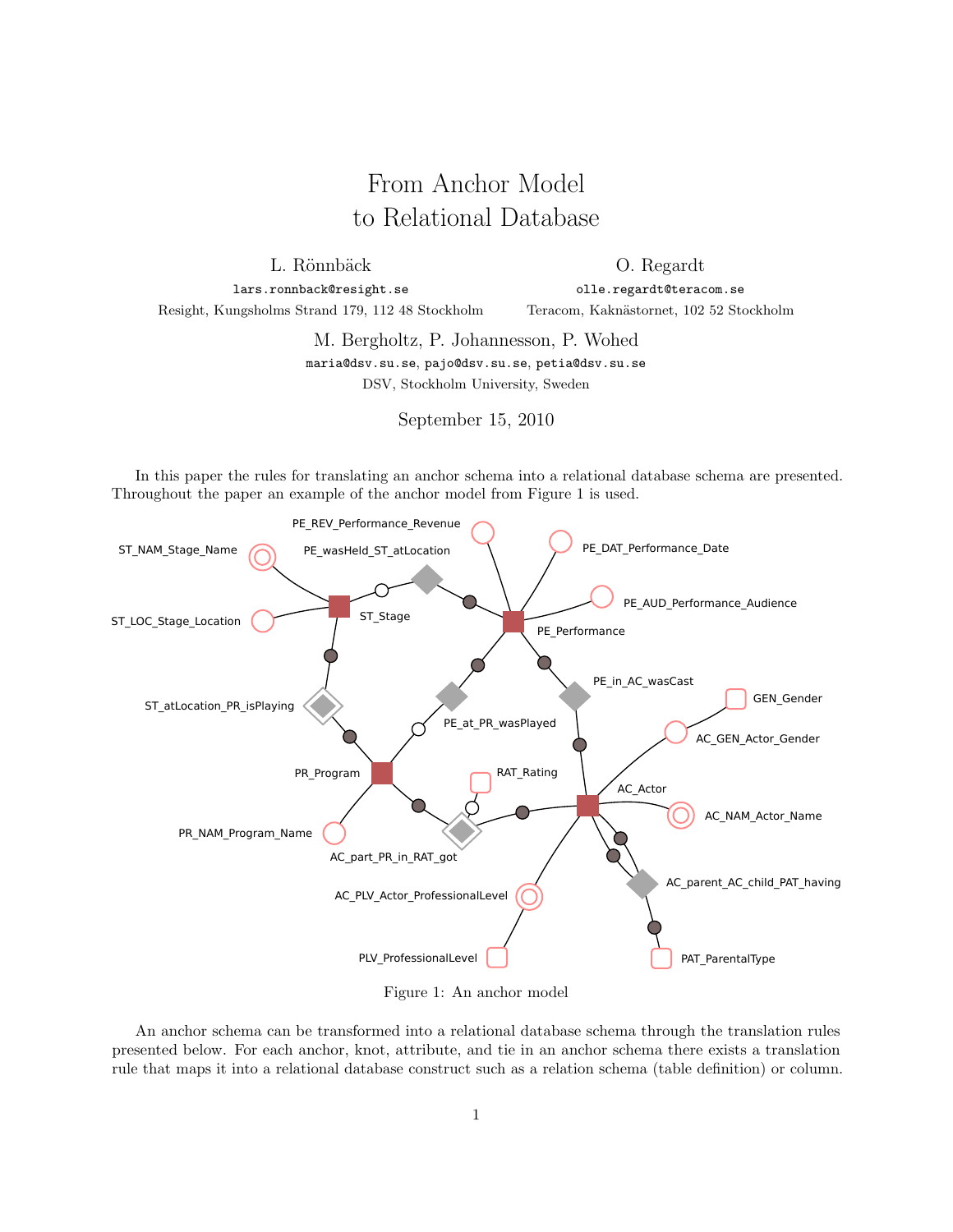The names used in the relational database are derived from the naming convention which can be found on . The highly decomposed relational database schemas that result from anchor schemas facilitate traceability through metadata, capturing information such as creator, source, and time of creation. Although important, metadata is not discussed further since its use does not differ from that of other modeling techniques.

### Anchors

An anchor A is mapped to a relation schema  $A(S)$ , where  $S = N_{\mathbb{I}}(A)$ . The domain of S is I. S is the primary key of the relation schema  $A(S)$ .

| AC Actor                |
|-------------------------|
| $ACID$ $(PK)$           |
| #4711<br>#4712<br>#4713 |
| <b>INTEGER</b>          |

Figure 2: Example rows from the anchor AC Actor.

For example the anchor AC<sub>-</sub>Actor with INTEGER as domain, see Figure 2, corresponds to the relation schema AC\_Actor(AC\_ID).

#### Knots

A knot K with range  $\mathbb D$  is mapped to a relation schema  $K(I, V)$ , where  $I = N_{\mathbb I}(K)$  and  $V = N_{\mathbb D}(K)$ . The domain of  $I$  is  $\mathbb{I}$ , and the domain of  $V$  is  $\mathbb{D}$ .  $I$  is the primary key.

| GEN <sub>-Gender</sub> |                        |
|------------------------|------------------------|
| GEN_ID (PK)            | GEN <sub>-Gender</sub> |
| #0                     | 'Male'                 |
| #1                     | 'Female'               |
| <b>BIT</b>             | <b>STRING</b>          |

Figure 3: Example rows from the knot GEN Gender.

For example the knot GEN Gender with  $STRING$  as range and an extension over  $BIT \times STRING$ , see Figure 3, corresponds to the relation schema GEN Gender(GEN ID, GEN Gender).

#### Static Attributes

A static attribute  $B_S$  with domain A and range D is mapped to a relation schema  $B(I, V)$ , where  $I = N_{\mathbb{I}A}(A)$ and  $V = N_{\mathbb{D}}(B)$ . The domain of I is I and the domain of V is D. The column I is a primary key of B and a foreign key with respect to the relation schema  $A(S)$ .

For example the attribute PE DAT Performance Date with domain PE Performance, DATETIME as range, and an extension over INTEGER  $\times$  DATETIME, see Figure 4, corresponds to the relation schema PE\_DAT\_Performance Date(PE ID, PE DAT Performance Date).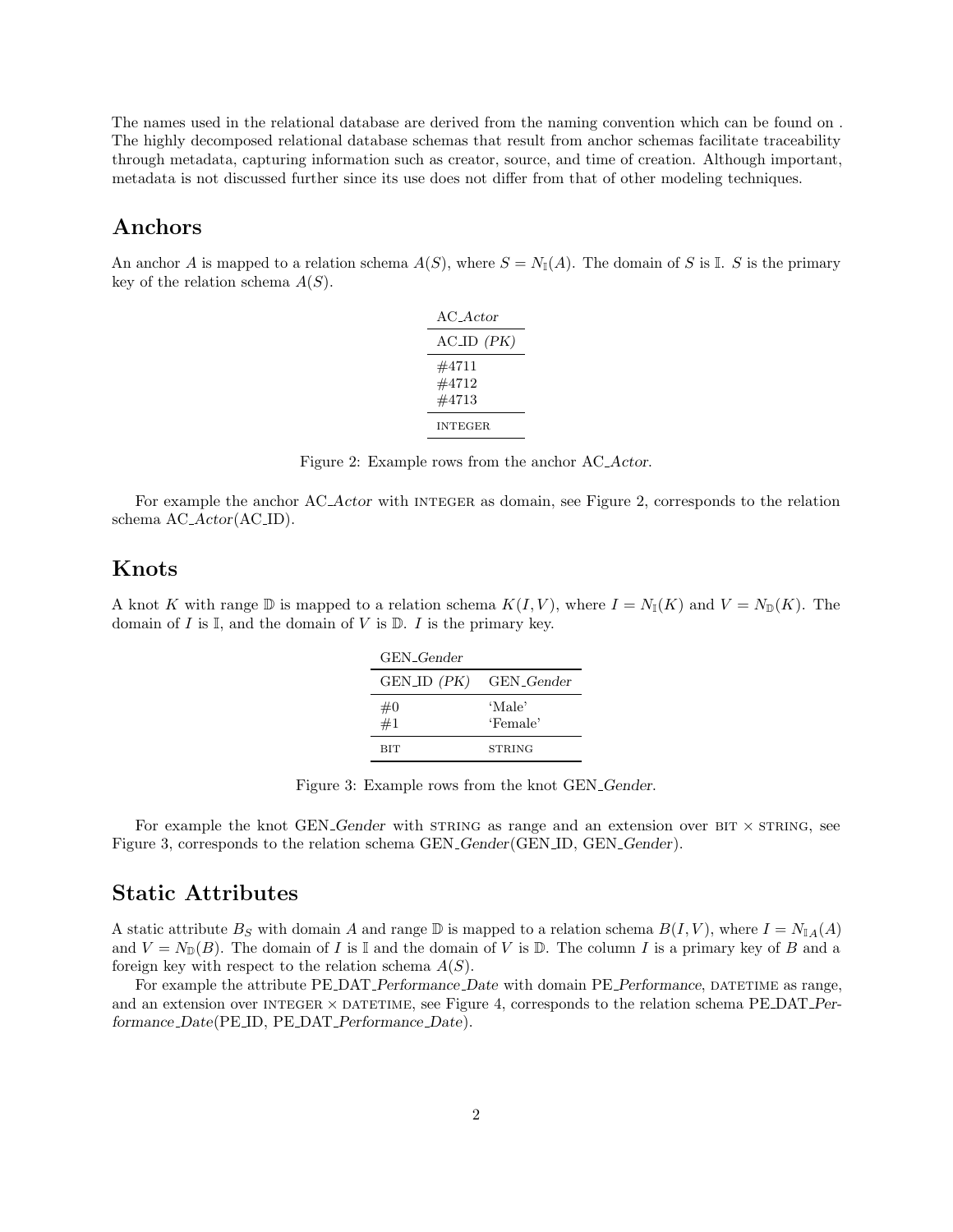| PE_DAT_Performance_Date |                                                          |  |
|-------------------------|----------------------------------------------------------|--|
| $PE\_ID$ $(PK, FK)$     | PE_DAT_Performance_Date                                  |  |
| #911<br>#912<br>#913    | 1994-12-10 20:00<br>1994-12-15 21:30<br>1994-12-22 19:30 |  |
| <b>INTEGER</b>          | <b>DATETIME</b>                                          |  |

PE\_DAT\_Performance\_Date

Figure 4: Example rows from the static attribute PE DAT Performance Date.

# Historized Attributes

A historized attribute  $B_H$  with domain A, range  $\mathbb D$  and time range  $\mathbb T$  is mapped to a relation schema  $B(I, V, P)$ , where  $I = N_{\mathbb{I}_A}(A), V = N_{\mathbb{D}}(B)$  and  $P = N_{\mathbb{T}}(B)$ . The domain of I is I, the domain of V is D and the domain of P is  $\mathbb T$ . The columns I and P together constitute a primary key of the relation schema B. The column I is a foreign key with respect to the relation schema  $A(S)$ .

| AC_NAM_Actor_Name       |                                                        |                                        |
|-------------------------|--------------------------------------------------------|----------------------------------------|
|                         | $ACID$ (PK, FK) $AC_NAM\_Actor\_Name$                  | $AC_NAM_ValidFrom (PK)$                |
| #4711<br>#4711<br>#4712 | 'Arfle B. Gloop'<br>'Voider Foobar'<br>'Nathalie Roba' | 1972-08-20<br>1999-09-19<br>1989-09-21 |
| <b>INTEGER</b>          | <b>STRING</b>                                          | <b>DATE</b>                            |

Figure 5: Example rows from the historized attribute AC NAM Actor Name.

For example the historized attribute AC\_NAM\_Actor\_Name with AC\_Actor as domain, DATE as time range, and an extension over INTEGER  $\times$  STRING  $\times$  DATE, see Figure 5, corresponds to the relation schema AC NAM Actor Name(AC ID, AC NAM Actor Name, AC NAM ValidFrom).

#### Knotted Static Attributes

A knotted static attribute  $B_{KS}$  with domain A and range K is mapped to a relation schema  $B(I_1, I_2)$ , where  $I_1 = N_{\mathbb{I}_A}(A)$  and  $I_2 = N_{\mathbb{I}_K}(K)$ . The domain of  $I_1$  is I and the domain of  $I_2$  is I. The column  $I_1$  is a primary key of B and a foreign key with respect to the relation schema  $A(S)$ . The column  $I_2$  is a foreign key with respect to the relation schema  $K(I, V)$ .

| AC_GEN_Actor_Gender              |                |  |
|----------------------------------|----------------|--|
| $ACID$ ( <i>PK</i> , <i>FK</i> ) | GEN_ID (FK)    |  |
| #4711<br>#4712<br>#4713          | #0<br>#1<br>#1 |  |
| <b>INTEGER</b>                   | RIT            |  |

Figure 6: Example rows from the knotted static attribute AC GEN Actor Gender.

For example the knotted static attribute AC GEN Actor Gender with AC Actor as domain, GEN Gender as range, and an extension over INTEGER  $\times$  BIT, see Figure 6 corresponds to the relation schema AC GEN  $Ac$ tor\_Gender(AC\_ID, GEN\_ID).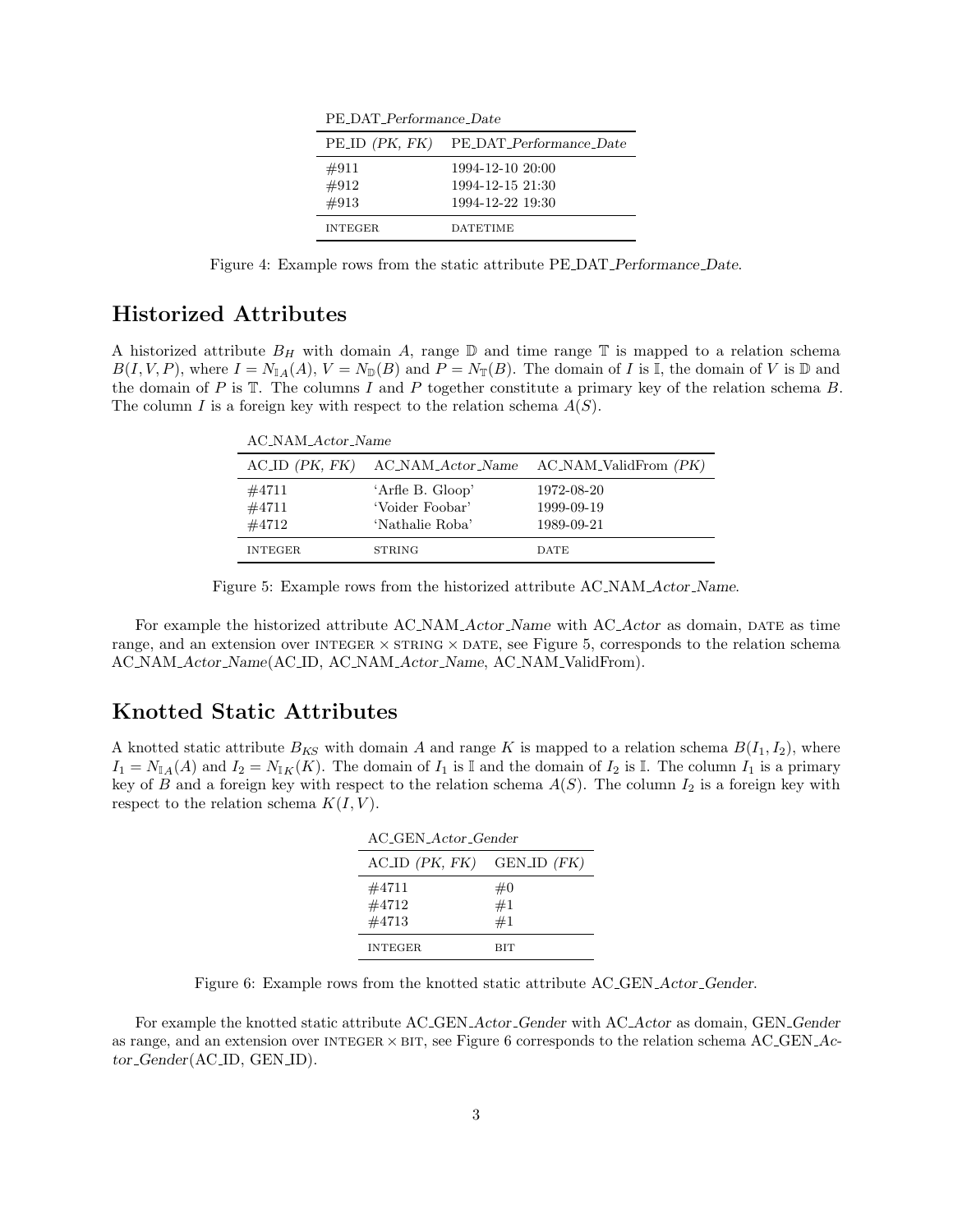### Knotted Historized Attributes

A knotted historized attribute  $B_{KH}$  with domain A, range K, and time range T is mapped to a relation schema  $B(I_1, I_2, P)$ , where  $I_1 = N_{\mathbb{I}A}(A), I_2 = N_{\mathbb{I}K}(K)$  and  $P = N_{\mathbb{I}T}(B)$ . The domain of  $I_1$  is  $\mathbb{I}$ , the domain of  $I_2$  is I and the domain of P is T. The columns  $I_1$  and P together constitute a primary key of the relation schema B. The column  $I_1$  is a foreign key with respect to the relation schema  $A(S)$ . The column  $I_2$  is a foreign key with respect to the relation schema  $K(I, V)$ .

| AC_PLV_Actor_ProfessionalLevel |         |                                                                          |
|--------------------------------|---------|--------------------------------------------------------------------------|
|                                |         | $\Lambda$ C_ID $(PK, FK)$ PLV_ID $(FK)$ $\Lambda$ C_PLV_ValidFrom $(PK)$ |
| #4711                          | #4      | 1999-04-21                                                               |
| #4711                          | #5      | 2003-08-21                                                               |
| #4712                          | #3      | 1999-04-21                                                               |
| <b>INTEGER</b>                 | TINYINT | <b>DATE</b>                                                              |

Figure 7: Example rows from the knotted historized attribute AC PLV Actor ProfessionalLevel.

For example the knotted historized attribute AC\_PLV\_Actor\_ProfessionalLevel with AC\_Actor as domain, PLV\_ProfessionalLevel as range, DATE as time range, and an extension over INTEGER×TINYINT×DATE, see Figure 7, corresponds to the relation schema AC PLV Actor ProfessionalLevel(AC ID, PLV ID, AC PLV Valid-From).

#### Static Ties

A static tie  $T_S = \{R_1, \ldots, R_n\}, n \geq 2$ , is mapped to a relation schema  $T(M_1, \ldots, M_n)$  using an orderpreserving map, such that  $R_i$  is mapped to  $M_i$  given a total order on  $T_S$ . Every column  $M_i$  is a foreign key with respect to the relation schema  $A_i(S)$ , where  $A_i$  is the type of the anchor role  $R_i$ ,  $M_i = N_{\mathbb{I}A}(A_i)$ , and the domain of  $M_i$  is the type of  $R_i$ . The primary key of the relation schema T is I where I is the identifier of the static tie  $T<sub>S</sub>$ .

| $PE_in_AC_wasCast$    |                                          |
|-----------------------|------------------------------------------|
| $PE.ID_in$ $(PK, FK)$ | $ACID$ <sub>-was</sub> $Cast$ $(PK, FK)$ |
| #911<br>#912<br>#913  | #4711<br>#4711<br>#4712                  |
| <b>INTEGER</b>        | INTEGER                                  |

Figure 8: Example rows from the static tie PE in AC wasCast.

For example the static tie PE in AC wasCast =  $\{in,$  wasCast $\}$  having the type of in as the anchor PE Performance, the type of wasCast as the anchor PE Performance, and an extension over INTEGER  $\times$ integer, see Figure 8, corresponds to the relation schema PE in AC wasCast(PE ID in, AC ID wasCast), with the primary key PE\_ID\_in, AC\_ID\_wasCast.

#### Historized Ties

A historized tie  $T_H = \{R_1, \ldots, R_n, P\}, n \geq 2$  is mapped to a relation schema  $T(M_1, \ldots, M_n, P)$  using an order-preserving map, such that  $R_i$  is mapped to  $M_i$  given a total order on  $T_H$ . Every column  $M_i$  is a foreign key with respect to the relation schema  $A_i(S)$ , where  $A_i$  is the type of the anchor role  $R_i$ ,  $M_i = N_{\mathbb{I}A}(A_i)$ ,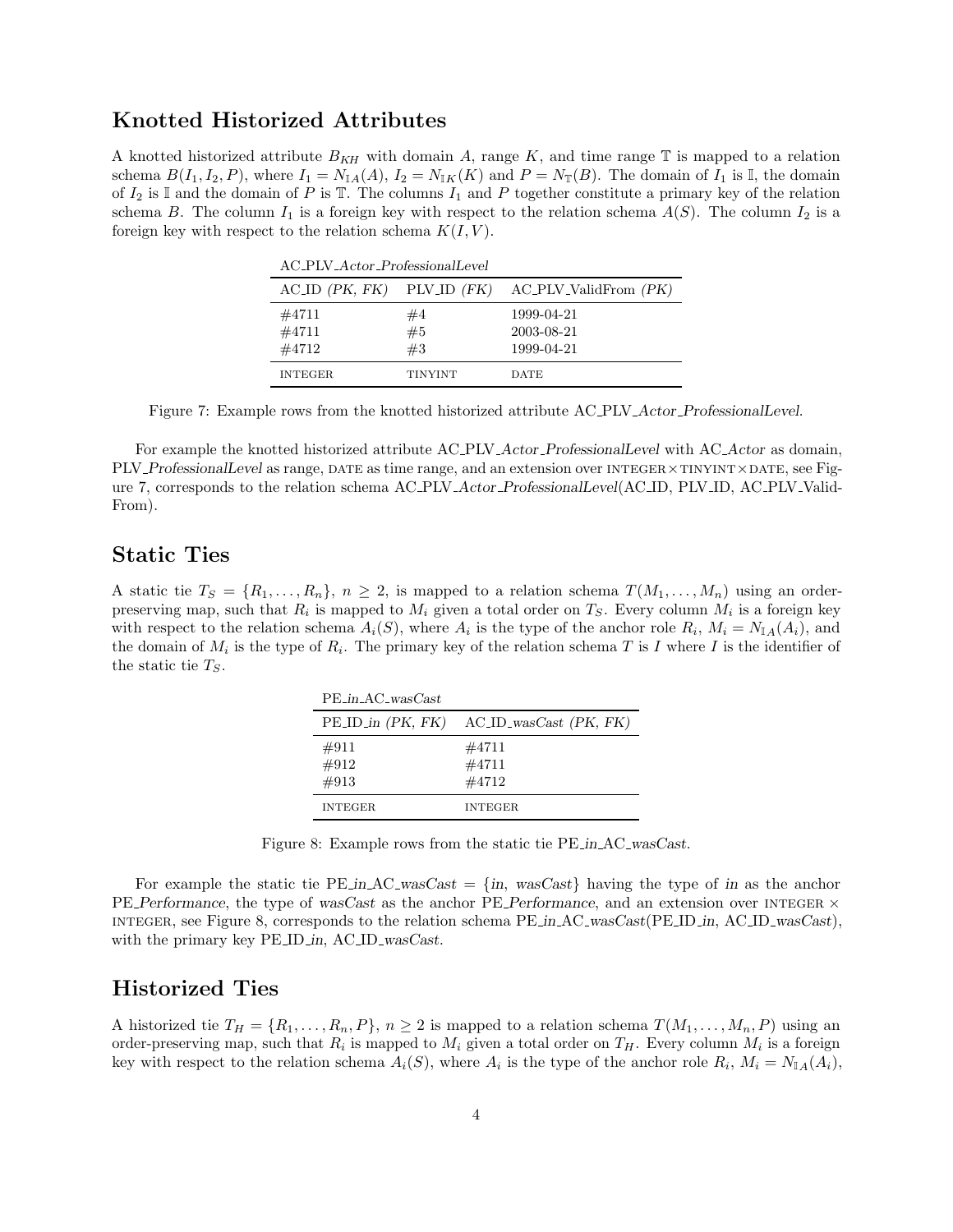the domain of  $M_i$  is the type of  $R_i$ , and  $P = N_{\mathbb{T}}(B)$  is a column with the domain  $\mathbb{T}$ . The primary key of the relation schema T is I where I is the identifier of the historized tie  $T_H$ .

| $\sigma$ = $\alpha$ $\sigma$ = $\alpha$ $\sigma$ = $\sigma$ = $\sigma$ = $\sigma$ = $\sigma$ = $\sigma$ = $\sigma$ = $\sigma$ = $\sigma$ = $\sigma$ = $\sigma$ = $\sigma$ = $\sigma$ = $\sigma$ = $\sigma$ = $\sigma$ = $\sigma$ = $\sigma$ = $\sigma$ = $\sigma$ = $\sigma$ = $\sigma$ = $\sigma$ = $\sigma$ = $\sigma$ = $\sigma$ = $\sigma$ = $\sigma$ = |                   |                                                                                                    |
|-------------------------------------------------------------------------------------------------------------------------------------------------------------------------------------------------------------------------------------------------------------------------------------------------------------------------------------------------------------|-------------------|----------------------------------------------------------------------------------------------------|
|                                                                                                                                                                                                                                                                                                                                                             |                   | $ST\_ID\_atLocation$ (PK, FK) PR_ID_isPlaying (FK) $ST\_atLocation\_PR\_isPlaying\_ValidFrom$ (PK) |
| #55<br>#55<br>#56                                                                                                                                                                                                                                                                                                                                           | #17<br>#23<br>#17 | 2003-12-13<br>2004-04-01<br>2003-12-31                                                             |
| <b>INTEGER</b>                                                                                                                                                                                                                                                                                                                                              | <b>INTEGER</b>    | <b>DATE</b>                                                                                        |

ST atLocation PR isPlaying

Figure 9: Example rows from the historized tie ST<sub>-atLocation-PR-isPlaying</sub>.

For example the historized tie ST<sub>-atLocation</sub> PR isPlaying  $= \{atLocation, isPlaying, \text{DATE}\}\$ having the type of atLocation as the anchor ST\_Stage, the type of isPlaying as the anchor PR\_Program, and an extension over INTEGER  $\times$  INTEGER  $\times$  DATE, see Figure 9, corresponds to the relation schema ST<sub>-atLocation</sub> PR is-Playing(ST\_ID\_atLocation, PR\_ID\_isPlaying, ST\_atLocation\_PR\_isPlaying\_ValidFrom), with the primary key ST\_ID\_atLocation, ST\_atLocation\_PR\_isPlaying\_ValidFrom.

#### Knotted Static Ties

A knotted static tie  $T_{KS} = \{R_1, \ldots, R_n, S_1, \ldots, S_m\}, n \geq 2$  and  $m \geq 1$ , is mapped to a relation schema  $T(M_1, \ldots, M_n, N_1, \ldots, N_m)$  using an order-preserving map, such that  $R_i$  is mapped to  $M_i$  and  $S_j$  is mapped to  $N_j$  given a total order on  $T_{KS}$ . Every column  $M_i$  is a foreign key with respect to the relation schema  $A_i(S)$ , where  $A_i$  is the type of the anchor role  $R_i$ ,  $M_i = N_{\mathbb{I}A}(A_i)$ , and the domain of  $M_i$  is the type of  $R_i$ . Every column  $N_j$  is a foreign key with respect to the relation schema  $K_j(I, V)$ , where  $K_j$  is the type of the knot role  $S_j$ ,  $N_j = N_{IK}(K_j)$ , and the domain of  $N_j$  is the type of  $S_j$ . The primary key of the relation schema T is I where I is the identifier of the knotted static tie  $T_{KS}$ .

| $AC_parent\_AC_child\_PATH\_having$ |                         |                                                                               |
|-------------------------------------|-------------------------|-------------------------------------------------------------------------------|
|                                     |                         | $ACID$ -parent $(PK, FK)$ $ACID$ -child $(PK, FK)$ $PATID$ -having $(PK, FK)$ |
| #4711<br>#4712<br>#4712             | #4713<br>#4713<br>#4714 | #1<br>#0<br>#0                                                                |
| <b>INTEGER</b>                      | <b>INTEGER</b>          | <b>BIT</b>                                                                    |

Figure 10: Example rows from the knotted static tie AC *parent AC* child PAT having.

For example the knotted static tie AC parent AC child PAT having  $=$  {parent, child, having} having the type of parent and child as the anchor AC Actor, the type of having as the knot PAT ParentalType, and an extension over INTEGER  $\times$  INTEGER  $\times$  BIT, see Figure 10, corresponds to the relation schema AC parent AC child PAT having(AC ID parent, AC ID child, PAT ID having), with the primary key AC ID parent, AC ID child, PAT ID having.

# Knotted Historized Ties

A knotted historized tie  $T_{KH} = \{R_1, \ldots, R_n, S_1, \ldots, S_m, P\}$ ,  $n \geq 2$  and  $m \geq 1$ , is mapped to a relation schema  $T(M_1, \ldots, M_n, N_1, \ldots, N_m, P)$  using an order-preserving map, such that  $R_i$  is mapped to  $M_i$  and  $S_j$ is mapped to  $N_j$  given a total order on  $T_{KH}$ . Every column  $M_i$  is a foreign key with respect to the relation schema  $A_i(S)$ , where  $A_i$  is the type of the anchor role  $R_i$ ,  $M_i = N_{\mathbb{I}_A}(A_i)$ , and the domain of  $M_i$  is the type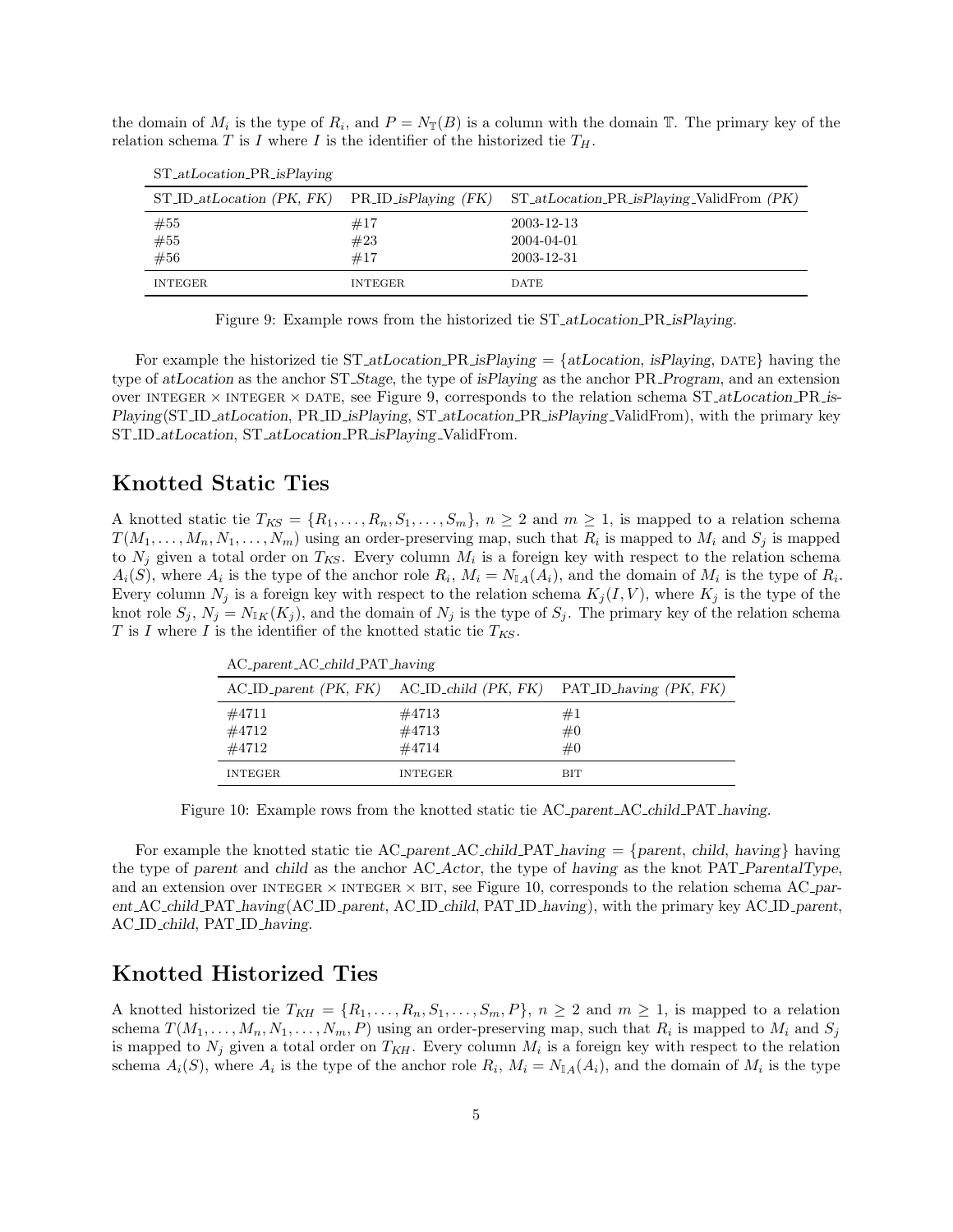of  $R_i$ . Every column  $N_j$  is a foreign key with respect to the relation schema  $K_j(I, V)$ , where  $K_j$  is the type of the knot role  $S_j$ ,  $N_j = N_{\mathbb{I}_K}(K_j)$ , and the domain of  $N_j$  is the type of  $S_j$ . The column  $P = N_{\mathbb{I}}(B)$  has the domain  $\mathbb T$ . The primary key of the relation schema T is I where I is the identifier of the knotted historized tie  $T_{KH}$ .

|                |                |                | $\Lambda$ C_ID_part (PK, FK) PR_ID_in (PK, FK) RAT_ID_got (FK) $\Lambda$ C_part_PR_in_RAT_got_ValidFrom (PK) |
|----------------|----------------|----------------|--------------------------------------------------------------------------------------------------------------|
| #4711          | #17            | #8             | 2005-03-12                                                                                                   |
| #4711          | #17            | #10            | 2008-08-29                                                                                                   |
| #4712          | #17            | $\#10$         | 2006-10-17                                                                                                   |
| <b>INTEGER</b> | <b>INTEGER</b> | <b>TINYINT</b> | DATE                                                                                                         |

AC part PR in RAT got

Figure 11: Example rows from the knotted historized tie AC part PR in RAT got.

For example the knotted historized tie AC part PR in RAT got  $=$  {part, in, got, DATE} having the type of part as the anchor AC<sub>-</sub>Actor, the type of in as the anchor PR<sub>-</sub>Program, the type of got as the knot RAT<sub>-</sub>Rating, and an extension over INTEGER  $\times$  INTEGER  $\times$  TINYINT  $\times$  DATE, see Figure 11, corresponds to the relation schema AC part PR in RAT got(AC ID part, PR ID in, RAT ID got, AC part PR in RAT got ValidFrom), with the primary key AC ID part, PR ID in, AC part PR in RAT got ValidFrom.

## Example Schema

The relational database schema resulting from the Anchor model in Figure 1 is shown in Figure 12. It contains anchor, knot, attribute, and tie schemas in that order, where primary keys are marked with asterisks.